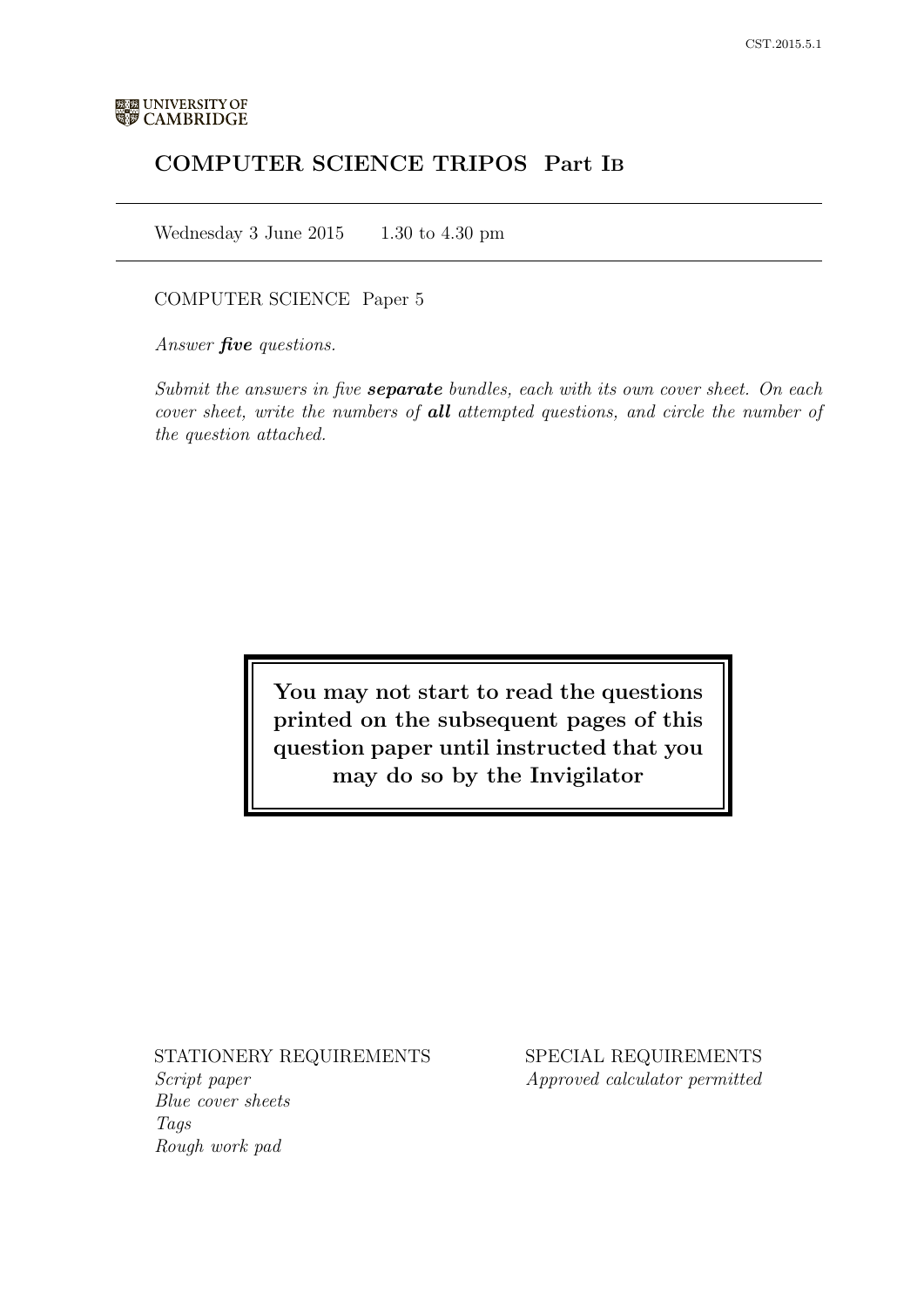#### 1 Computer Design

Consider the following SystemVerilog code containing the module element.

```
typedef struct packed {
     \textbf{logic} \hspace{2em} \text{v} \text{;} \hspace{2em} // \hspace{2em} valid \hspace{2em} bit \hspace{2em} (1=valid \text{,} \hspace{2em} \hspace{2em} 0=invality)\textbf{logic} \quad [7:0] \;\; \mathrm{d} \, ; \;\; \textcolor{blue}{\textbf{\textit{/}}\textbf{\textit{/}} \textbf{\textit{data}}}} itemT ;
typedef enum {opNone , opRead , opWrite } opT;
function automatic logic swapToggle (itemT a, itemT b);
    r e t urn (a \, . \, v \, \&\& \, ! \, b \, . \, v) || (a \, . \, d \, < \, b \, . \, d);endfunction
module elemen t (
     input clk,
     input rst,
     input opT op ,
     input itemT dInTop ,
     output itemT dOutTop ,
     input itemT dInBot ,
     output itemT dOutBot);
    itemT d [1:0];logic swap;
    always comb
       begin
           dOutTop = d[swap];dOutBot = d | ! swap | ;
       end
    always ff @( posedge clk)
       if (rst)begin
              d[0] \leq itemT'{d:0, v:0};
              d[1] \leq itemT'{d:0, v:0};
              swap \leq 0;
          end
       e l s e
          case ( op )
             opRead :
                begin
                    d[swap] \leq dInBot;\mathrm{swap} \leqslant \mathrm{swap} \ \hat{\ } \ \mathrm{swapToggle(d\, [! \,swap] \,, dInBot \, )};// Note: ^ is SystemVerilog for XOR
                end
             opWrite :
                begin
                    d [!swap] \leq dInTop;
                    swap \leq swap \text{``swap''} swapToggle(dInTop, d[swap]);end
          endcase
endmodule
```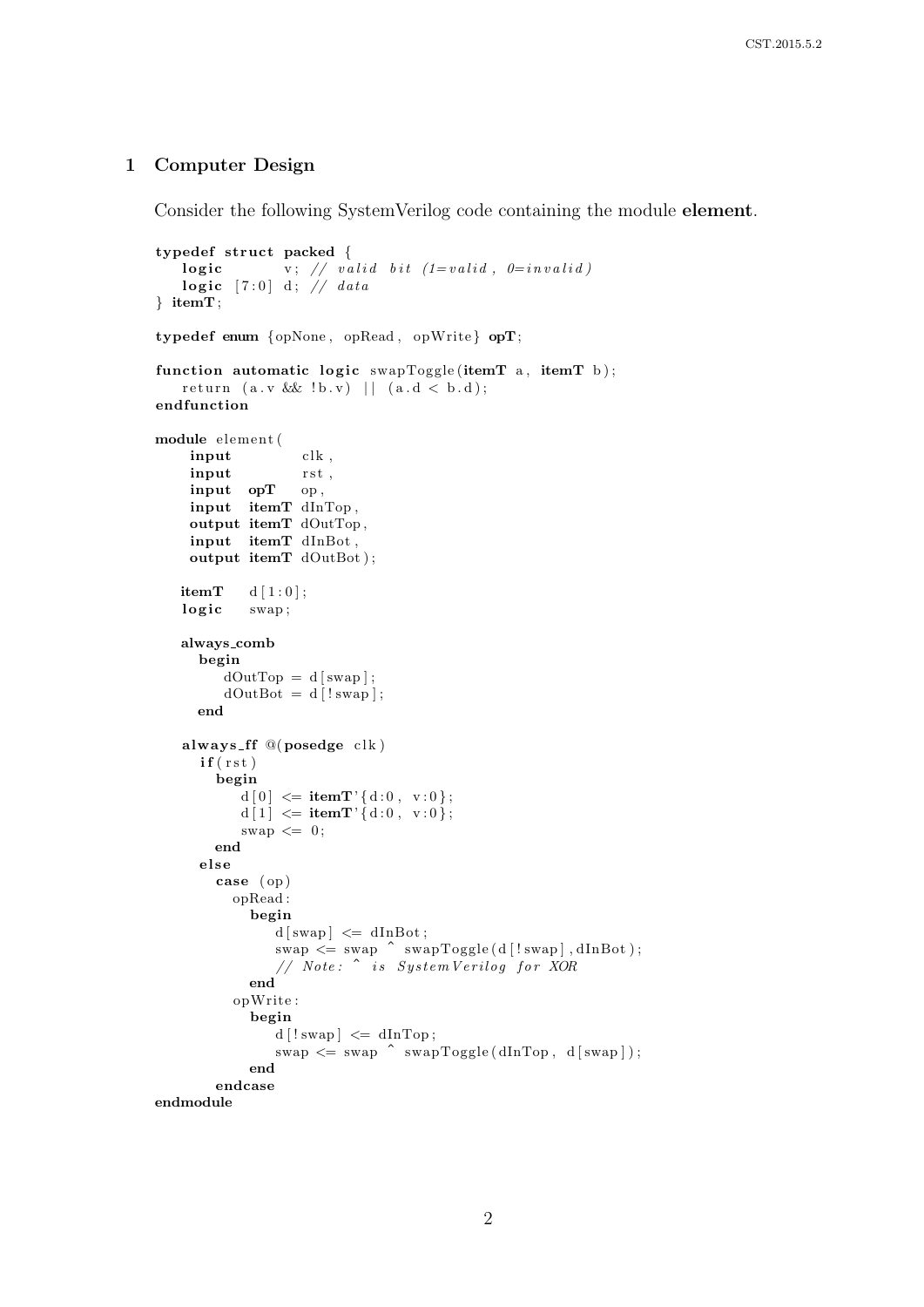The figure below shows that the element module can be instantiated many times over to form a linear structure (technically called a systolic array). Valid data (i.e. data with the v bit set) is input on the top left of element 0 during a write operation (op=opWrite). Data is read out from element 0 top right during a read operation (op=opRead). Clock (clk) and reset (rst) signals have been omitted for clarity.



- (a) If there are N elements, how many data items (of type item  $T$ ) can be stored by this structure? [4 marks]
- (b) Four valid data items are written in the sequence: 4, 2, 3, 1. What will be the state of the outputs of element 0 (left[0], right[0]) and element 1 (left[1], right[1]) after each write clock cycle? Clearly enumerate the state changes, including changes to the swap bits. (e.g. via a state transition table) [6 marks]
- (c) If there are then four read operations, in what sequence will data be read out? [6 marks]
- (d) What function does this systolic array perform and what is its space and time complexity for processing  $N$  items by first writing all  $N$  items and then reading  $N$  items?  $[4 \text{ marks}]$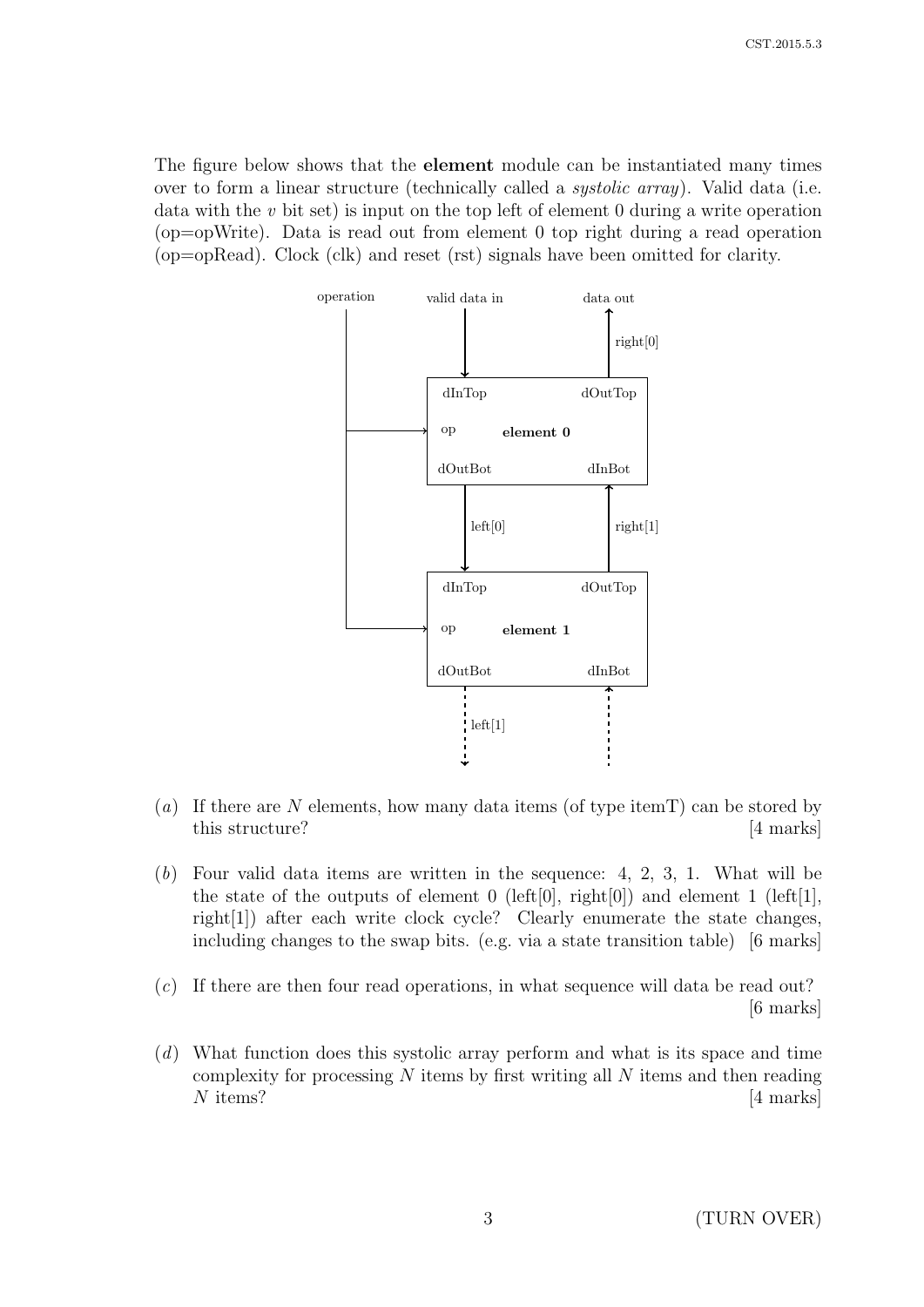# 2 Computer Design

- (a) What is the von Neumann bottleneck and why can it limit performance on today's RISC machines? [4 marks]
- (b) What computer architecture techniques are used to mitigate the effects of the von Neumann bottleneck on RISC machines as compared to early computers like EDSAC? [4 marks]
- (c) How do RISC machines enforce memory protection for applications with disjoint data sets? [4 marks]
- (d) What is segmented addressing (e.g. as used on  $x86$  machines)? [4 marks]
- (e) If non-volatile random access memory had similar performance and cost to DRAM, how would this change the memory hierarchy? Justify your answer. [4 marks]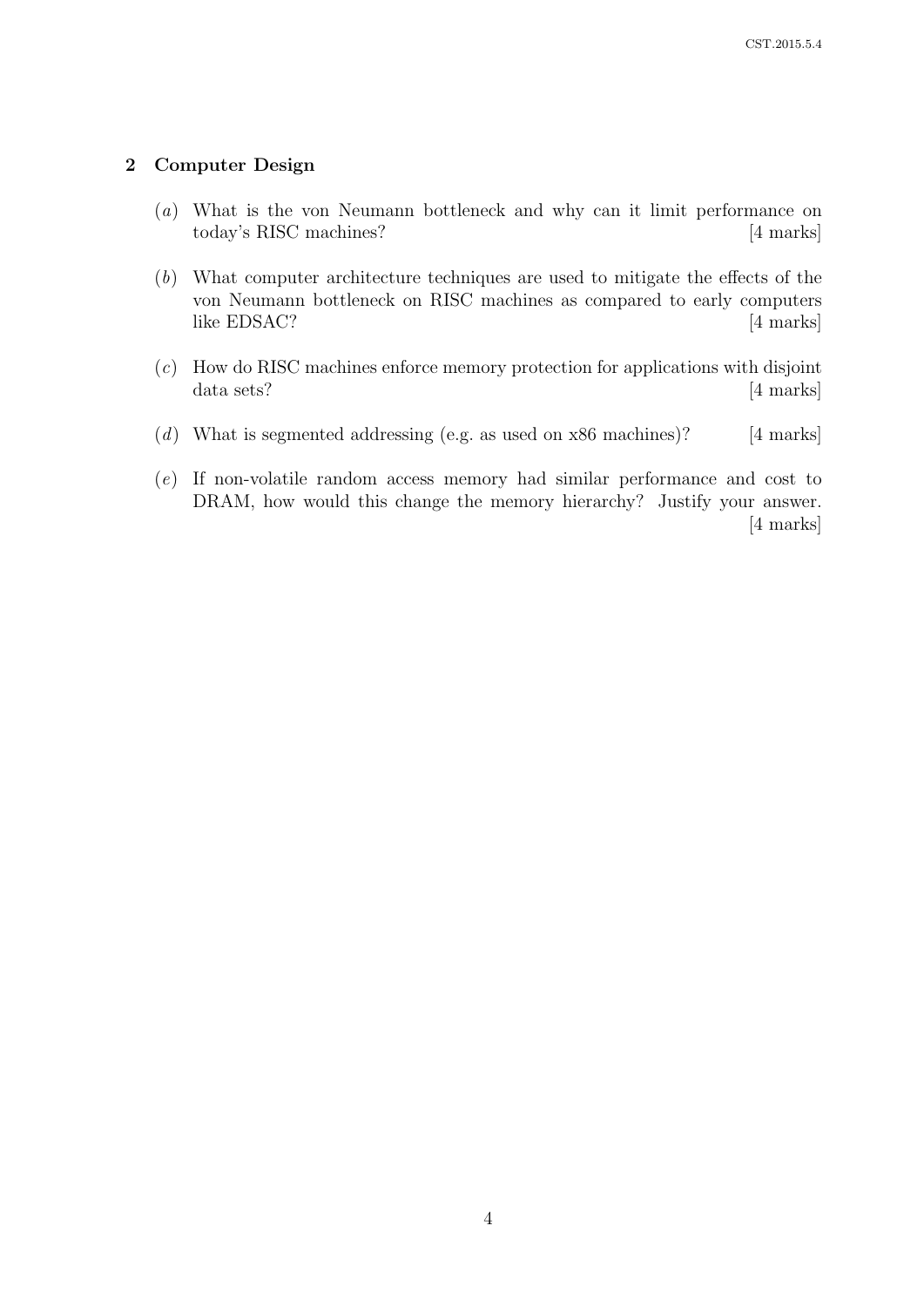#### 3 Computer Design

- (a) Consider a multicore processor running the MSI cache coherence protocol in each core's private caches. The caches are connected to each other and memory via a snoopy bus.
	- $(i)$  What is a cache coherence protocol and in what systems is it needed? [4 marks]
	- $(ii)$  What events would lead a cache to issue a bus transaction if it holds a block of data in state S? [4 marks]
	- $(iii)$  When and why does data need to be flushed back to memory in this protocol? [4 marks]
- $(b)$  (i) What are the semantics of load linked and store conditional instructions? [4 marks]
	- $(ii)$  Describe the synchronisation method that the following code performs by adding comments to it.

| membar                      |  |  |                 |
|-----------------------------|--|--|-----------------|
|                             |  |  |                 |
|                             |  |  | sub r2, r2, #1  |
|                             |  |  | sc $r2, 0(r1)$  |
|                             |  |  | beqz r2, label1 |
| label2: load $r2$ , $0(r1)$ |  |  |                 |
|                             |  |  | bneq r2, label2 |

[4 marks]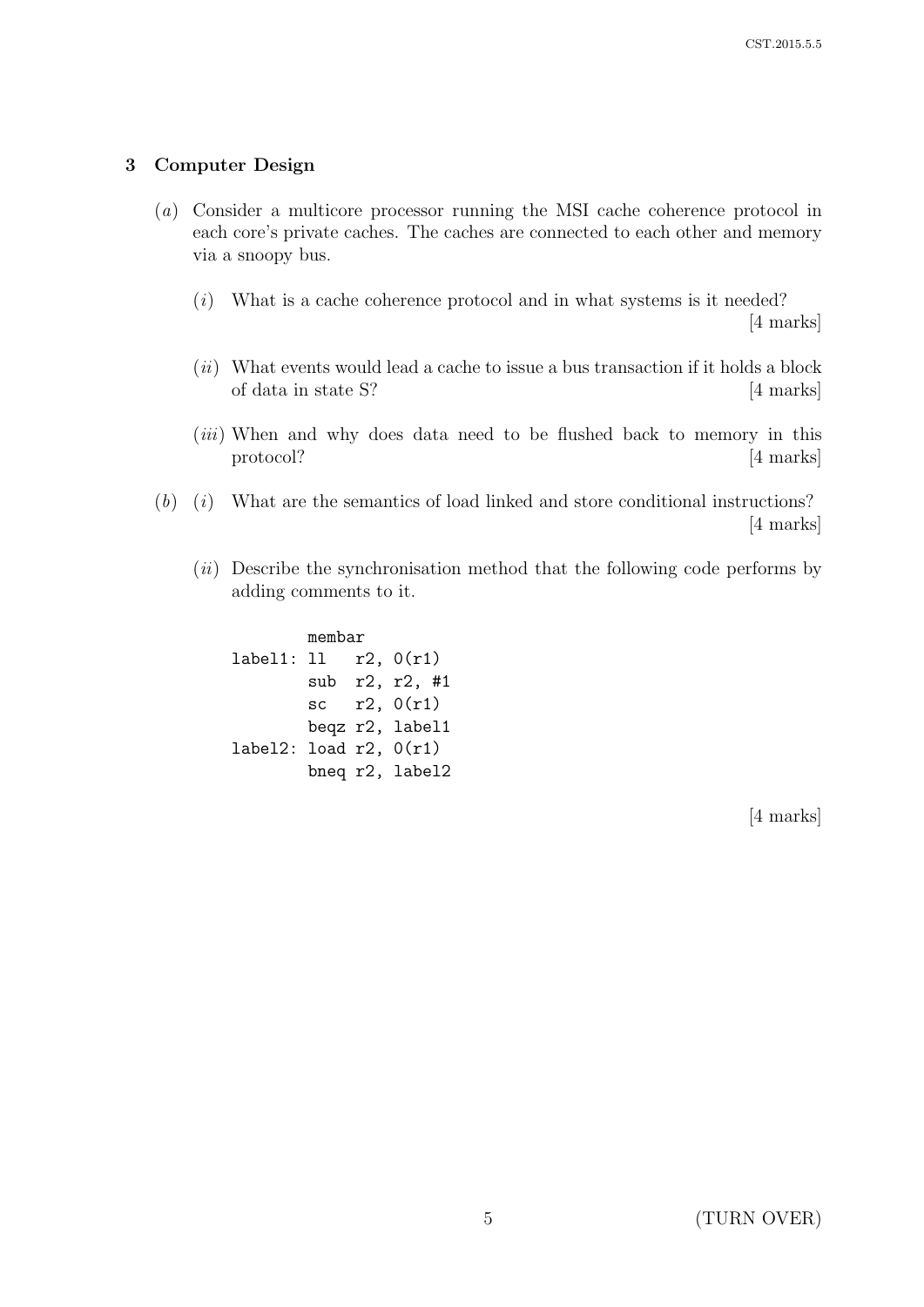#### 4 Computer Networking

The following equation provides a simple way to estimate the throughput of a TCP connection, as a function of the loss probability  $p$ , the round-trip time RTT, and the maximum segment size MSS.

TCP Throughput = 
$$
\sqrt{\frac{3}{2}} \frac{\text{MSS}}{\text{RTT}\sqrt{p}}
$$

- (a) Alice wants to send a large amount of data to Bob over a network path with RTT = 100 ms,  $p = 0.01$ , and MSS = 10,000 bits. What is the expected  $throughput in Mbit/s?$  [2 marks]
- (b) With the aid of a clearly labelled diagram showing window-size versus time, derive the above equation. [10 marks]
- (c) Alice has two options to improve the throughput: halving either the RTT or the loss probability p. If both cost the same, which is more cost effective and why? [2 marks]
- $(d)$  Consider your derivation of the equation in part  $(b)$ . State three assumptions that are made and describe when these assumptions may not hold in reality. [6 marks]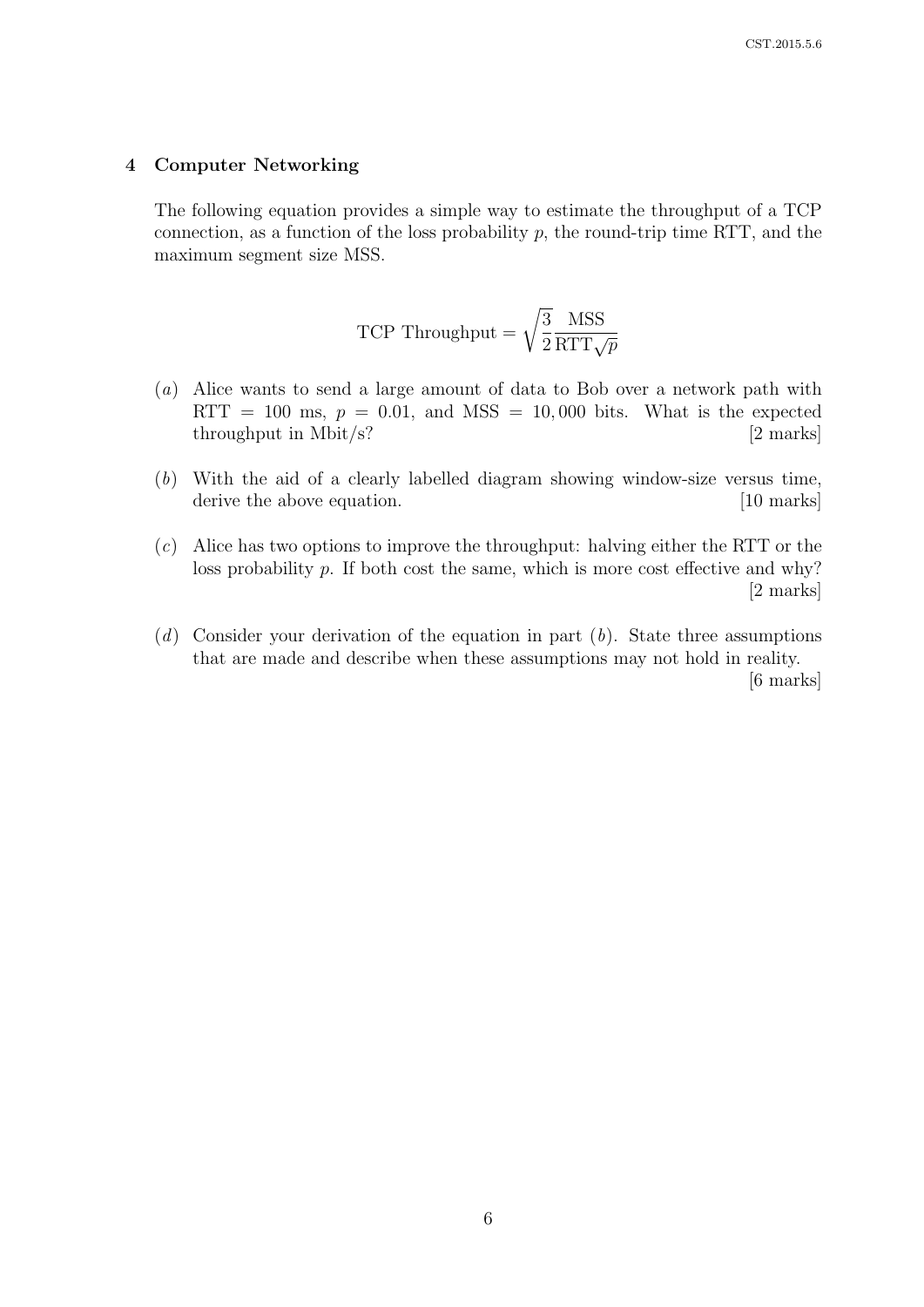## 5 Computer Networking



- (a) In the above network, use Dijkstra's shortest-path algorithm to compute the shortest path from E to all network nodes. Show your working in a table: each column indicating a destination node, each row indicating an iteration of the algorithm. [10 marks]
- (b) In 2008 an ISP was reported to have hijacked traffic for YouTube causing traffic for YouTube to be diverted into the ISP's network.

At the time, YouTube used only three IP addresses; 208.65.153.238, 208.65.153.251 and 208.65.153.253, announced as a single prefix 208.65.152.0/22.

Despite YouTube using only three addresses, each browser's YouTube URL requests are ultimately routed to the closest of over a dozen data-centres Google operates world-wide.

- $(i)$  Describe two concepts from the course that make this possible. [2 marks]
- (ii) State the smallest advertised netblock that would identify all YouTube addresses. [1 mark]
- $(iii)$  In an attempt to resolve the problem, YouTube advertised the netblock 208.65.153.0/24, but this was the same netblock as advertised by the rogue ISP. Why would this not solve the problem? [2 marks]
- $(iv)$  YouTube advertised two smaller netblocks, each one half of  $208.65.153.0/24$ . Why should this now work? [2 marks]
- (v) BGP networks may optionally filter netblocks that are below a given size. This filtering affected the YouTube fix in  $(b)(iv)$ , but not that in  $(b)(iii)$ . Estimate the size of the netblock filter. [1 mark]
- (*vi*) Why does BGP implement such filtering? [2 marks]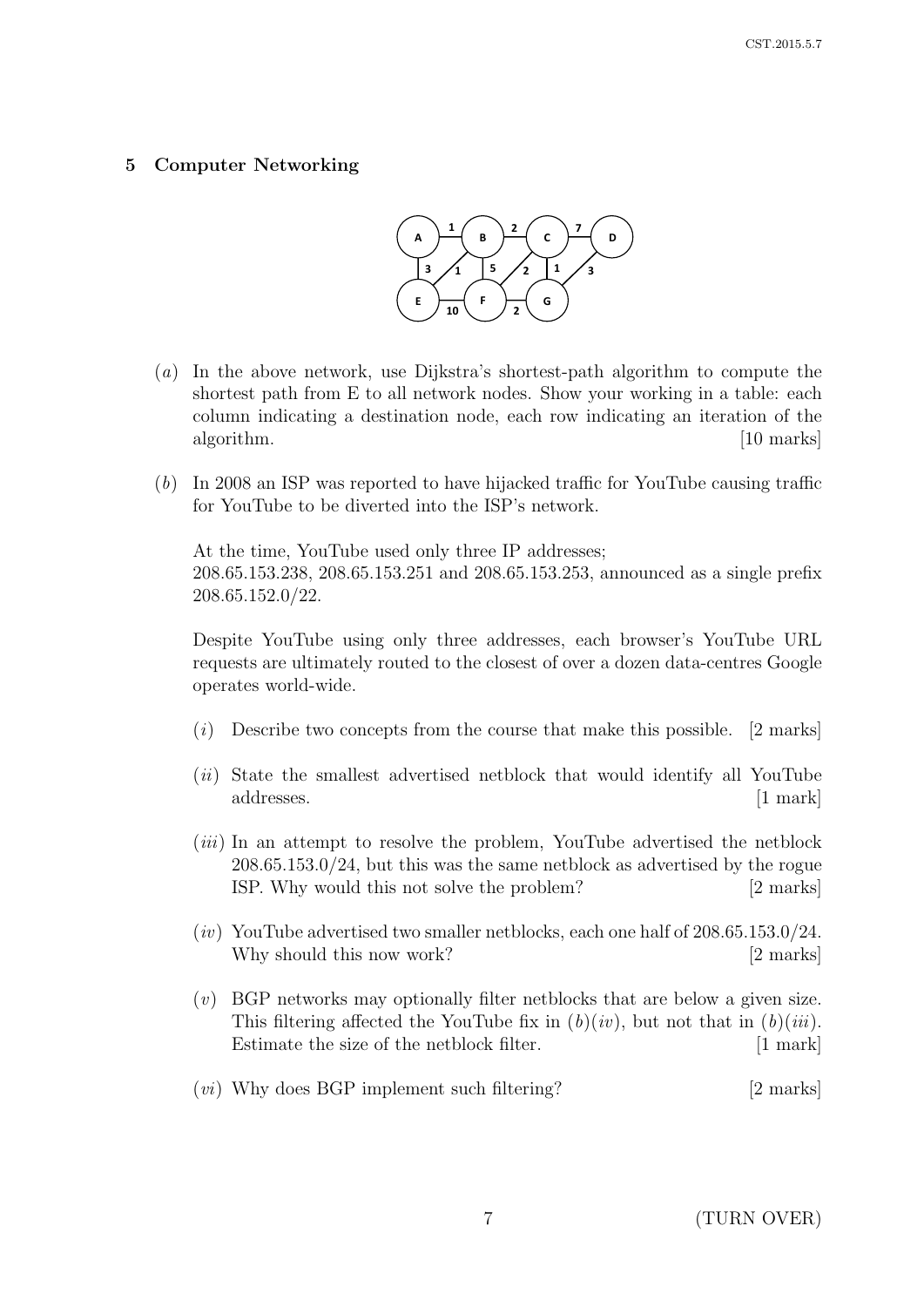#### 6 Computer Networking

- (a) An older home-network router has an upload bandwidth of 1Mbit/s to the Internet, and a 100kbyte first-in first-out (FIFO) buffer for packets awaiting transmission. Packets have a maximum transmission unit (MTU) of 1500 bytes.
	- $(i)$  If the buffer is completely full, how long does it take the router to transmit all of the bytes in the buffer? [2 marks]
	- (*ii*) Suppose the router supports two FIFO queues, one high-priority for interactive applications (like Voice over IP) and the other lower-priority for all remaining traffic. If a VoIP packet arrives when the queue for interactive applications is empty, what is the maximum time before the router starts transmitting the VoIP packet? (Assume that the router does not preempt any ongoing packet transmission.) [2 marks]
- (b) Consider the delay at each node (router or switch) in a network given by this equation:

$$
d_{\text{node}} = d_{\text{proc}} + d_{\text{queue}} + d_{\text{trans}} + d_{\text{prop}}
$$

For each term:  $d_{\text{proc}}$ ,  $d_{\text{queue}}$ ,  $d_{\text{trans}}$  and  $d_{\text{prop}}$ 

- $(i)$  explain what it represents;
- $(ii)$  state one way to reduce it; and
- (iii) indicate a typical range of values in a 1Gbit/s local area network with link-length less than 500m.

State your assumptions throughout.  $[4 \times 3 \text{ marks}]$ 

(c) A lecturer remarks that "centralised multiplexing" offers potential gains in efficiency over non-centralised multiplexing.

Give *two* reasons why this could be so. In each, state clearly what feature must be *centralised* to achieve these gains. [4 marks]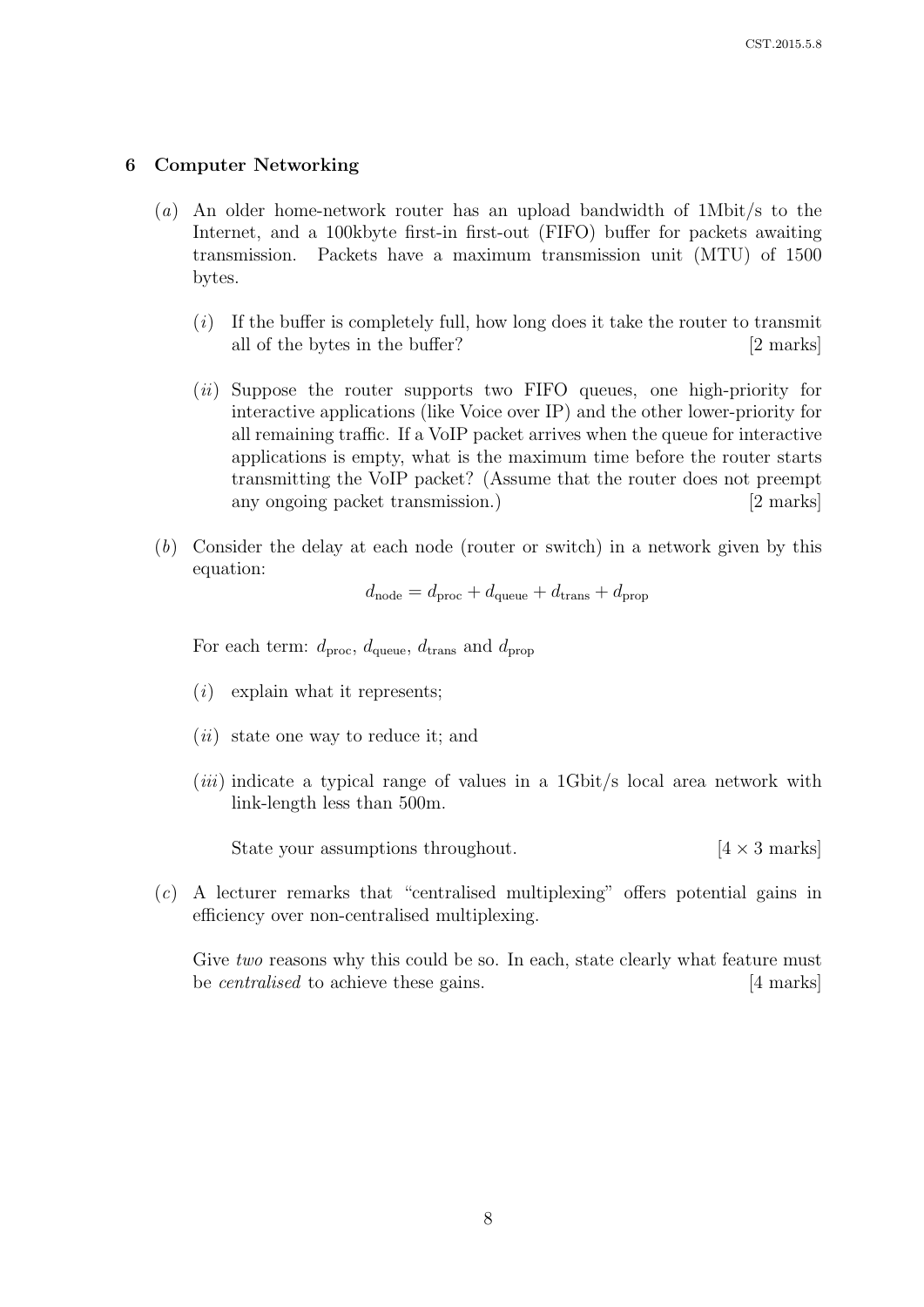# 7 Concurrent and Distributed Systems

- $(a)$   $(i)$  Name the four necessary conditions for deadlock. [2 marks]
	- $(ii)$  Which of these conditions is frequently precluded in operating-system kernel designs in order to prevent deadlocks and why? [2 marks]
- (b) Deadlocks are not limited to locks; cycles of waiting on condition variables can also lead to the "deadly embrace".
	- (i) Explain why it might be more difficult to debug deadlocks involving condition variables than those simply involving locks. [2 marks]
	- (ii) Briefly describe a condition-variable API change that might allow this problem to be solved in some cases; explain why it cannot always help. [2 marks]
- (c) FreeBSD's WITNESS feature checks statically defined and dynamically discovered lock orders. Each time a lock is acquired, any previously undiscovered graph edges involving lock types currently held by the thread and the newly acquired lock type will be added to the graph. Cycle detection is performed, and debug information is printed if a previously unreported cycle is discovered.
	- (i) Describe a common code structure in which programmers are likely to be able to define a static order between two lock types. [2 marks]
	- $(ii)$  Describe a common case in which programmers are likely to rely instead on dynamic discovery of an order between two lock types. [2 marks]
	- (*iii*) Unlike the deadlock-detection algorithm presented in lecture, the WIT-NESS algorithm does not remove edges when locks are released. Explain why WITNESS's behaviour might be more useful in practice. [2 marks]
	- (iv) WITNESS is subject to *false positives*: warnings can be emitted due to legitimate cycles even though, by design, the cycle could never trigger an actual deadlock. Describe a situation in which this might arise, and explain why deadlock could never occur. [3 marks]
	- $(v)$  WITNESS, as written, is intended to be used with *mutexes* and other lock types providing mutual exclusion. A developer might naïvely extend WITNESS to support reader-writer locks (**rwlock**) by introducing graph edges for both read and write acquires as it does for mutex acquires. Explain why this might not always lead to the desired result. [3 marks]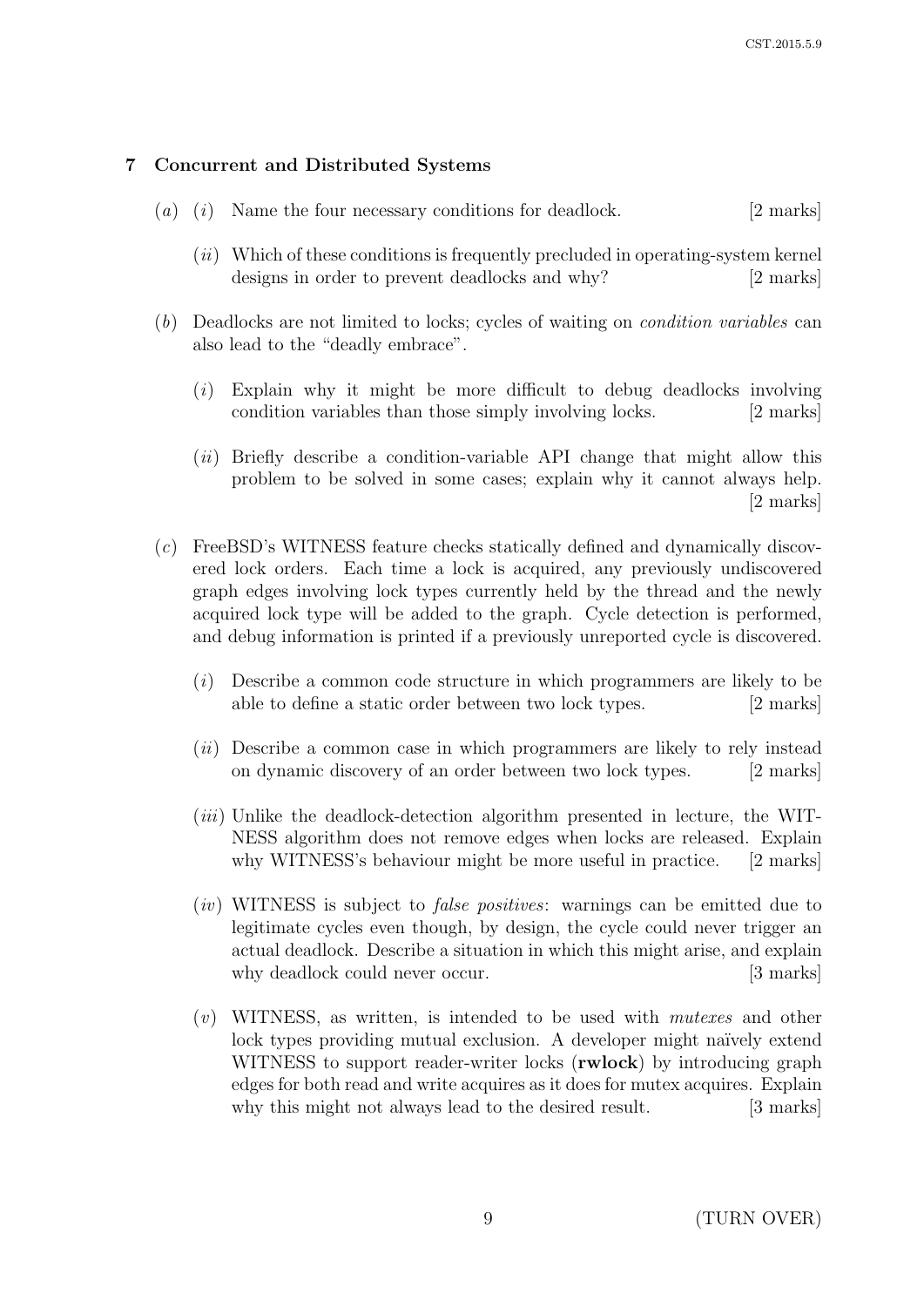#### 8 Concurrent and Distributed Systems

- (a) (i) Define the term *capability*. [2 marks]
	- $(iii)$  What two fields must RBAC-based ACL entries always contain? [2 marks]
- (b) Network-Attached Secure Disks (NASD) utilise file managers and block servers. File-manager RPCs exchange an authorised user ID, password, and object ID for a keyed cryptographic capability granting block access:  $f(k, ObjID, right s)$ .
	- (i) Describe the consequences of a user learning the value of key k. [2 marks]
	- (*ii*) Alice obtains a capability for object  $O_i$ . Bob then issues an RPC to the file manager revoking Alice's access to  $O_i$ . Describe what occurs when Alice performs her next block-server read on  $O_i$ . . [2 marks]
	- (iii) Explain why it might be desirable, from a security perspective, to add a timeout field t, protected by the keyed hash, to the capability.  $[2 \text{ marks}]$
	- (iv) Developers extend NASD to support Quorum-replicated block servers. What new failure mode may arise during a Quorum block write, relative to unmodified NASD capabilities, in adding capability timeouts? [2 marks]
- (c) The Andrew File System (AFS) is authenticated and encrypted using Kerberos; ACLs expressing positive and negative rights for users and groups. Multiuser AFS clients (e.g., UNIX servers) build a secure RPC connection for each local user, authenticated with their Kerberos ticket, and issue RPCs (e.g., file read) on their behalf only via their own connection. If no suitable Kerberos ticket is available (e.g., the ticket has expired, the user has destroyed their ticket, or a job is running unattended), then an insecure connection is used instead.
	- (i) The group system: anywer holds the union of unauthenticated (anonymous) users and all authenticated users. Explain why an ACL granting read access to *system:anyuser* via a positive entry, but denying read access to user rnw via an overriding negative entry, might prove problematic. [2 marks]
	- (*ii*) Describe the consequences to AFS authentication and authorisation of a malicious local user gaining root access on a multiuser client. [2 marks]
	- (iii) An AFS client uses the unauthenticated Network Time Protocol (NTP) to synchronise its clock with the AFS server. Attacker Mallory is able to inspect, drop, and insert packets between the AFS client and server (e.g., by controlling a network switch). Describe an attack that allows Mallory to inject malicious content into the client's AFS cache, but that does not allow Mallory to write content directly to the AFS server. [4 marks]